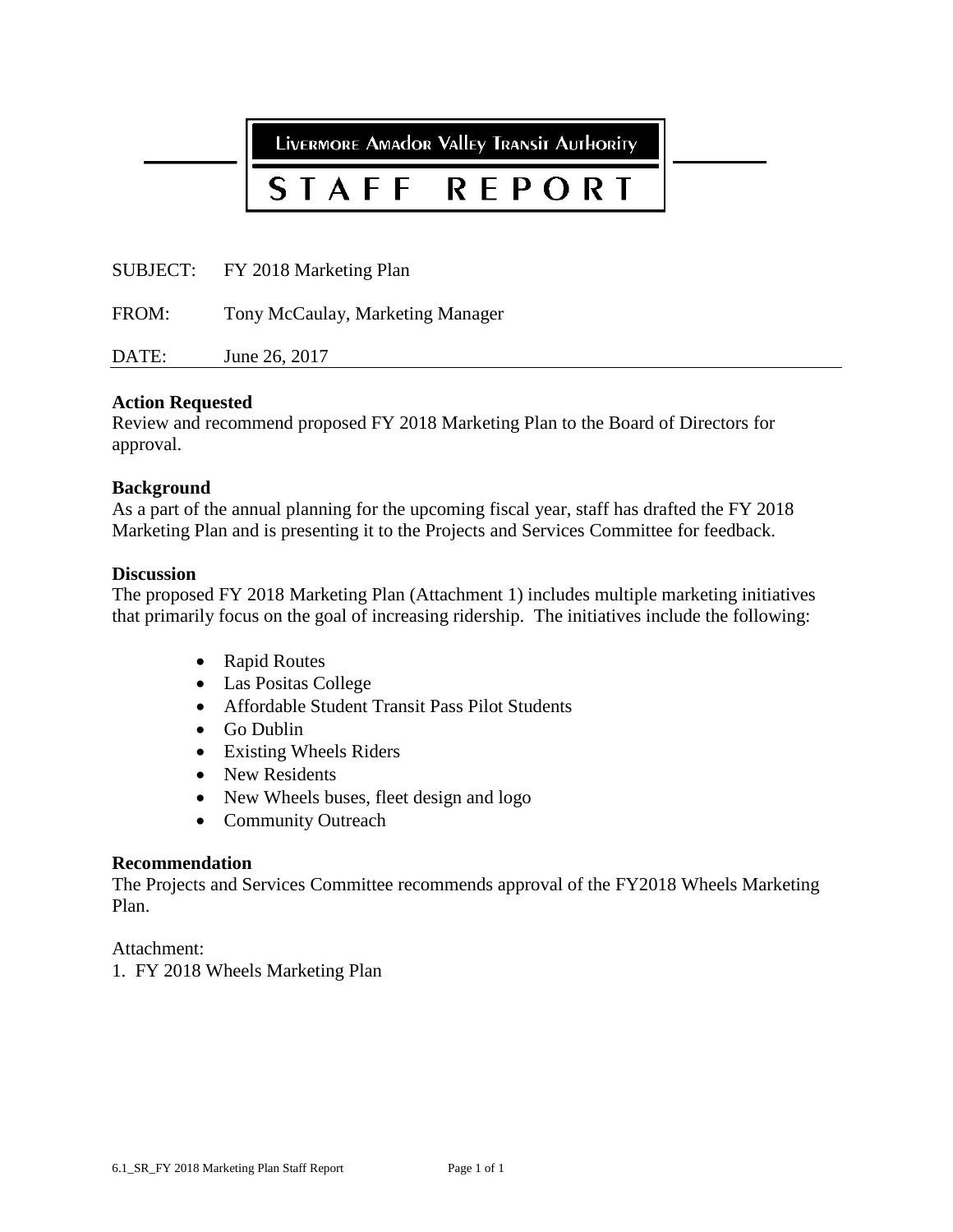Attachment 1

# **FY 2018 Marketing Plan**

**June 2017 Livermore Amador Valley Transit Authority**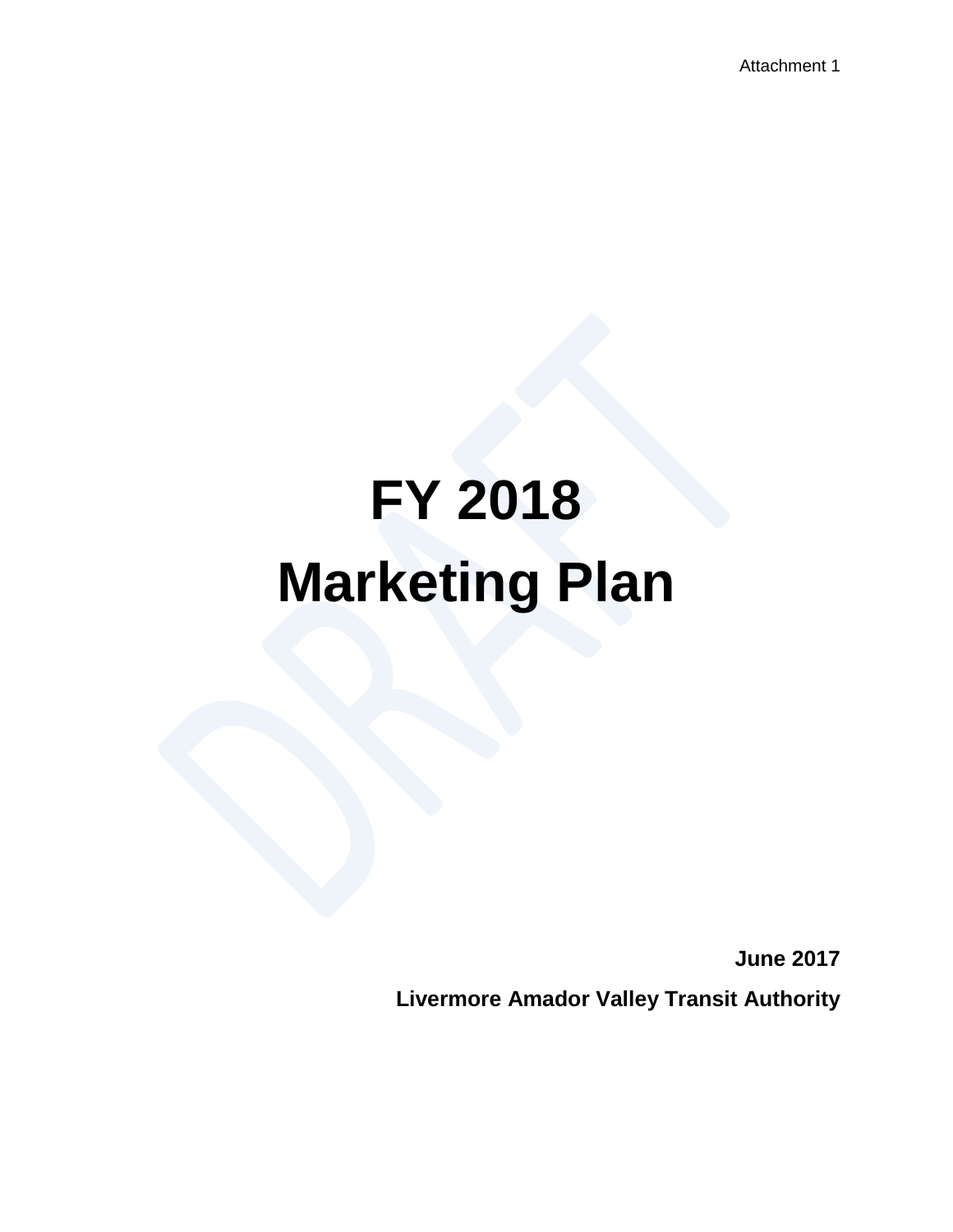#### **Background**

During the past year, a number of improvements to service delivery were introduced by the Livermore Amador Valley Transit Authority (LAVTA) to better serve the Tri-Valley region. The changes included a major service restructuring and the introduction of new services designed to be more attractive to choice riders.

In August 2016, LAVTA implemented a major service redesign and resource reallocation effort. The changes included the elimination of unproductive routes that operated in low-density areas, a reduction in duplicative services, and directing additional resources into corridors serving the two Dublin/Pleasanton BART stations.

As a result, there are now two Rapid bus routes that provide weekday service every 15 minutes serving the two Tri-Valley BART stations and other key destinations along the routes. The Community Survey conducted prior to the development of the Comprehensive Operational Analysis (COA) confirmed the importance of providing convenient connections to and from BART. Nearly 90 percent of those surveyed reported having used BART for non-work related trips. Of those who indicated they rode BART for work trips, nearly 25 percent said they ride either every day or multiple times a week.

Another key part of the August 2016 service redesign was to greatly improve access to Las Positas College with the introduction of Rapid service to the campus. During the 2016/17 academic year, Las Positas College students were provided with unlimited access to all LAVTA services. As a result of these two actions, student ridership has increased by approximately 100 percent over the previous year.

The Go Dublin demonstration project was also implemented in the past year, offering a 50 percent discount, up to \$5.00, on rideshare trips taken with partners Uber, Lyft and DeSoto Cab. The Go Dublin promotion is paid for by local Transportation Development Act (TDA) funds from LAVTA and Measure BB funds from the Alameda County Transportation Commission.

In May 2017, the LAVTA Board of Directors concluded a year-long discussion of rebranding and potential new service names to replace the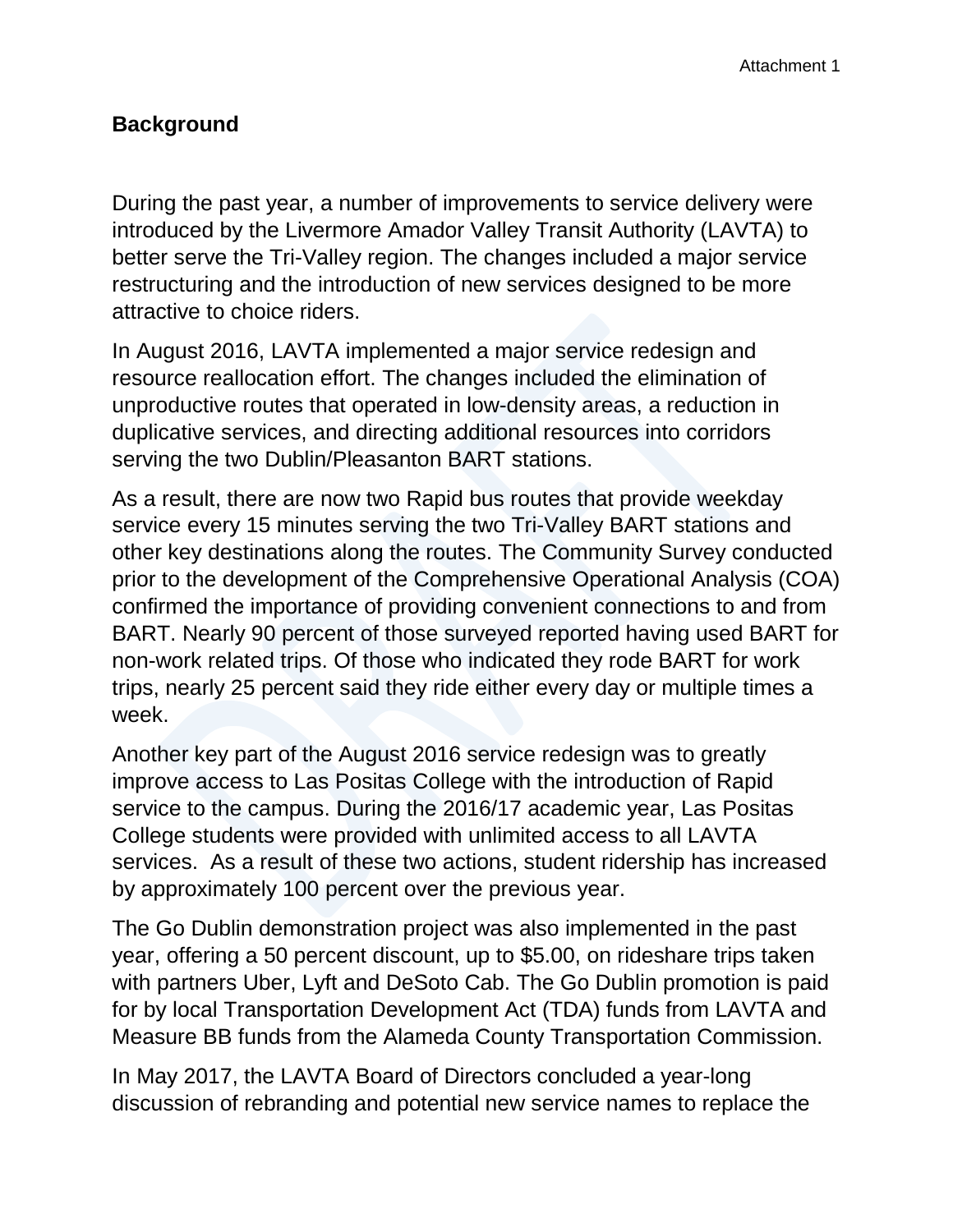"Wheels" brand as well as new vehicle designs. Ultimately, the Board voted to retain the Wheels name in part because it is well established and recognized in the community. The Board also agreed to update the Wheels fleet design and logo to more closely resemble the Rapid fleet and logo.

Another significant part of the background to this FY2018 Marketing Plan is the increased standing of the marketing function within the LAVTA administrative staff. As part of a reorganization approved by the LAVTA Board, the marketing function now reports directly to the Executive Director. A new Marketing Manager and Marketing and Communications Specialist were both hired during the first half of 2017.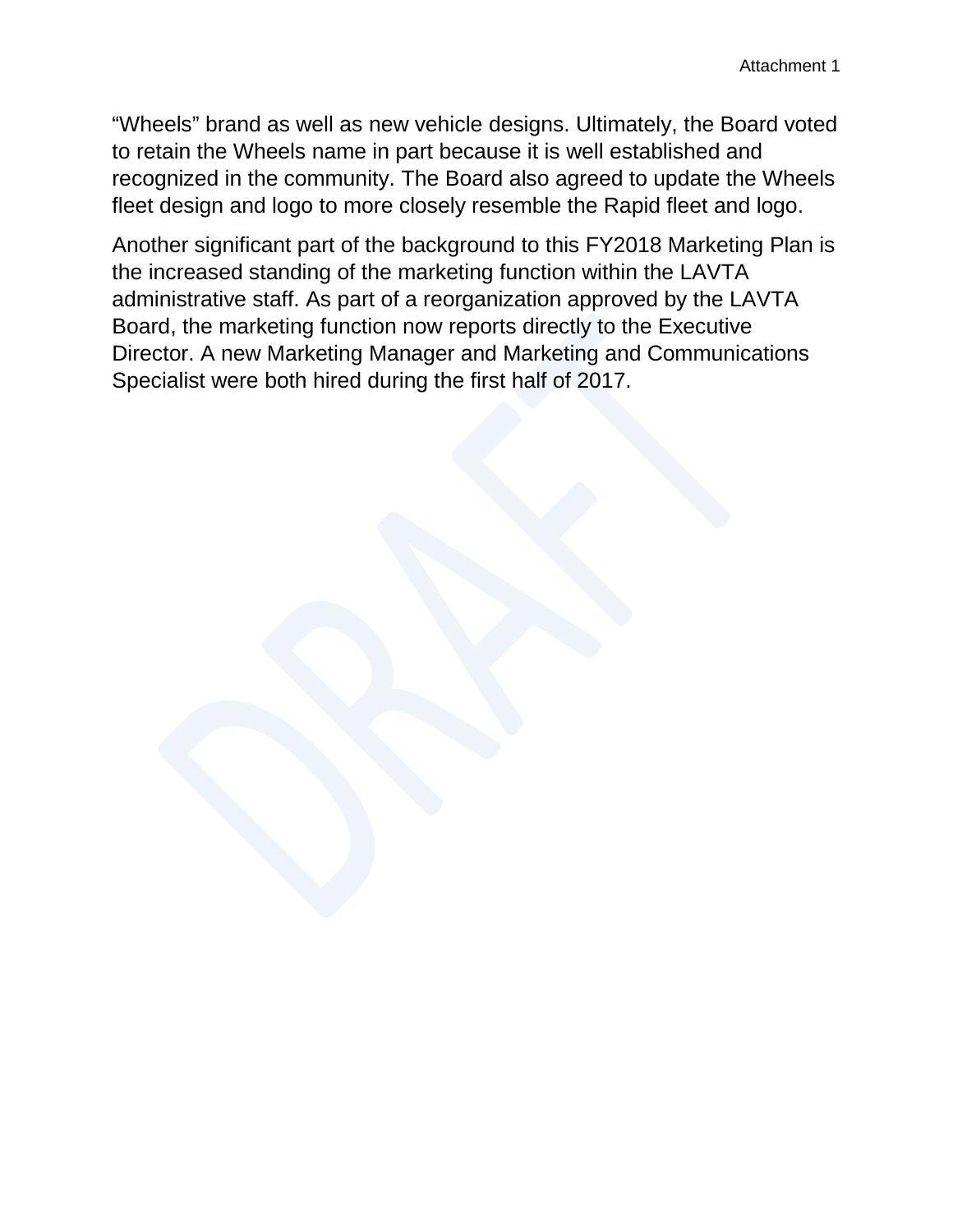## **FY 2018 Marketing Goals and Primary Target Markets**

LAVTA's primary marketing goals in FY 2018 are:

- By the end of FY 2018, increase monthly ridership figures by 5 percent compared to FY 2017 figures
- Work with Las Positas College faculty and staff to obtain a positive vote on a student fee referendum in Spring 2018 to provide a continuing funding source for the student pass program
- By the end of 2018, increase monthly visits to wheelsbus.com by 5 percent compared to FY 2017 figures

The majority of ridership based marketing activities will be focused on three primary target groups: residents and commuters along the two Rapid routes; students at Las Positas College; and students at the four Livermore schools participating in the Affordable Student Transit Pass Pilot (ASTPP).

In addition, marketing efforts will encourage increased ridership on high productivity Wheels bus routes, target the Go Dublin service area for increased utilization there, test the effectiveness of direct marketing to new residents, and increase utilization of digital platforms to reach our target audiences.

The delivery of 20 new buses for the Wheels bus fleet, along with the introduction of a new vehicle design and logo, provides the opportunity to promote the service delivery improvements that have been made in the past year.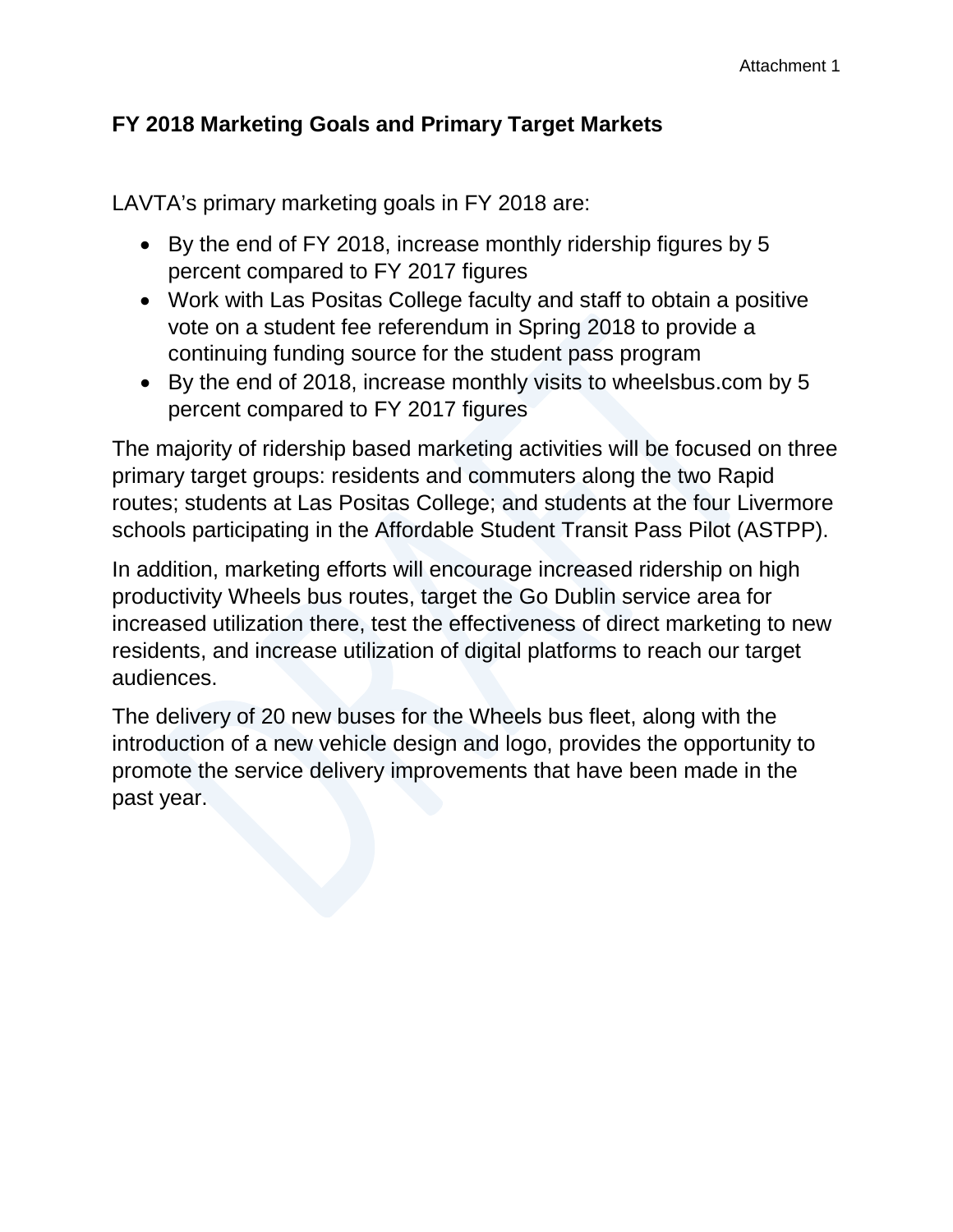## **Marketing Initiatives**

This section forms the core of the Marketing Plan. It defines in more detail the activities proposed for each of the goals and target markets identified in the previous section.

#### Rapid Routes

The primary Rapid route target markets will include residents transferring to BART, residents commuting to other locations along the route, and students along both Rapid routes. Messaging themes will include: 15 minute weekday headways; coordinated schedules with BART trains; convenience of front door service and lack of parking at BART stations; and other key destinations besides BART.

#### **Tactics**

- 1. Evaluate the strategies and tactics utilized in the SmartTrips Pleasanton Program and use lessons learned in developing a similar individualized marketing outreach effort along the Route 30R Dublin Boulevard corridor
- 2. Use targeted direct mail and/or door hangers to select residents within ¼ mile walk distance of Rapid routes
- 3. Use targeted digital marketing in key locations along the route
- 4. Develop a program to solicit current non-riders to commit to ride for a designated period of time, with a financial incentive for reporting on their experience to aid future marketing activities
- 5. Outreach to major employers along each Rapid route, including the opportunity for employers to choose information packets for employees or, for larger employers, a transit fair
- 6. Outreach to select events along the routes to include having a Rapid bus on display for potential riders to learn riding basics in a relaxed environment

## Las Positas College

The primary Las Positas target will be students who can utilize the Rapid Route 30R for direct travel to and from campus, students transferring from ACE and BART, as well as Los Positas faculty and staff. Messaging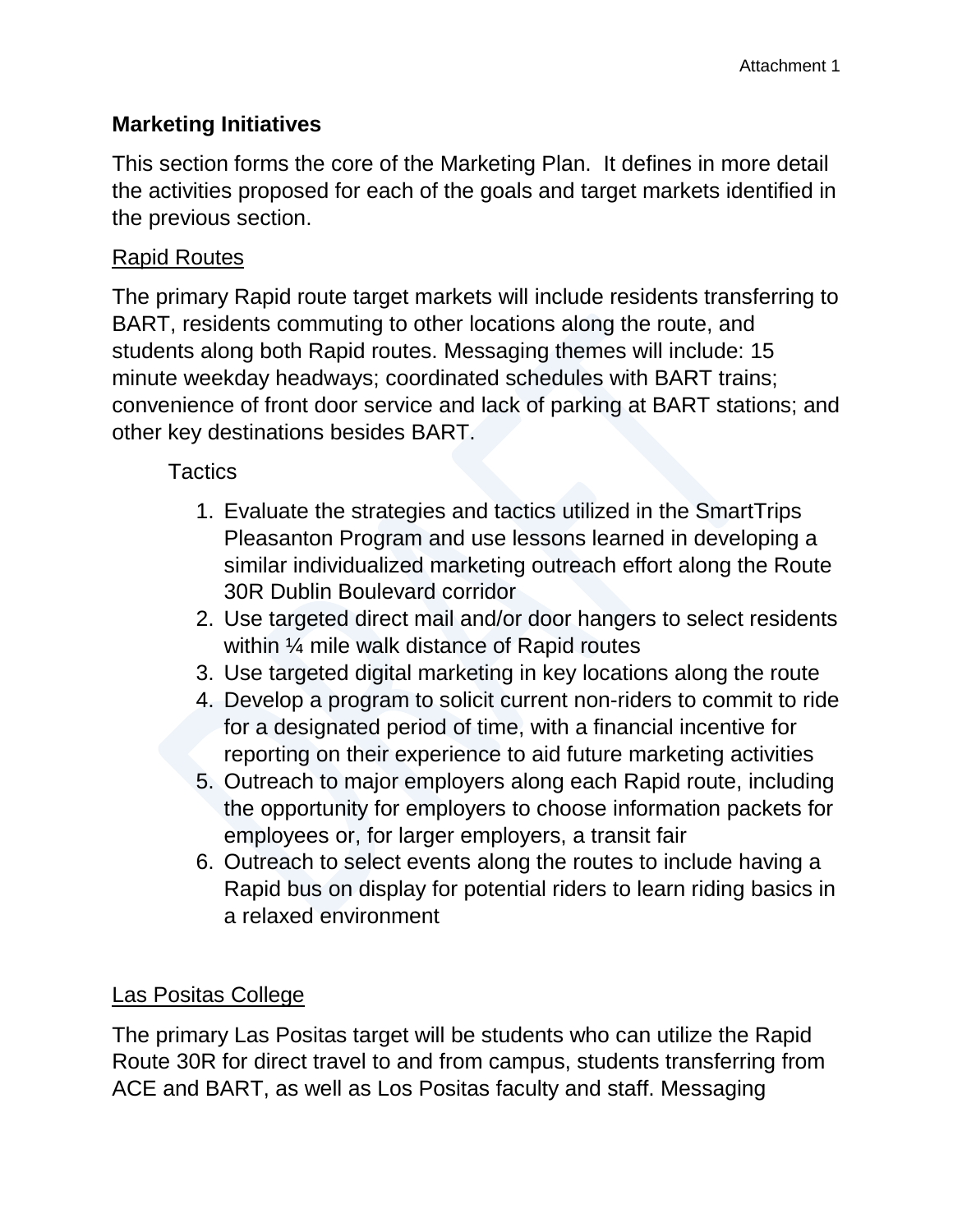themes will include: 15 minute weekday headways; coordinated schedules with BART trains; and students ride free with their student ID.

#### **Tactics**

- 1. Execute a Memorandum of Understanding (MOU) with Las Positas College to clearly define what is expected from each party during the 2017-18 academic year
- 2. Establish a timeline of activities to be completed leading to a student fee ballot initiative in Spring 2018 to fund continuation of the Las Positas College Pass program
- 3. Continue on campus outreach activities on a regular basis to engage students, answer questions and encourage ridership, especially at the start of each semester
- 4. As part of MOU, establish in-kind marketing activities to be carried out by Las Positas including email blasts, on campus signage, website information and links, and other campus activities

## Affordable Student Transit Pass Pilot (ASTPP) Students

Four Livermore schools will be participating in the Alameda County Transportation Committee's (ACTC) ASTPP program during the 2017-18 academic year, including returning participants East Avenue Middle and Livermore High and two new schools, Christensen Middle School and Del Valle Continuation High School, bringing the total number of students with access to a free LAVTA pass to approximately 3,200 for the upcoming year. Messaging themes will include: convenience of service in proximity to the four schools; real time transit apps; use of Wheels and Rapid service for trips other than to and from school; and independence.

## **Tactics**

1. Coordinate outreach efforts with ACTC and consultant staff administering the program as well as faculty and staff at each of the four schools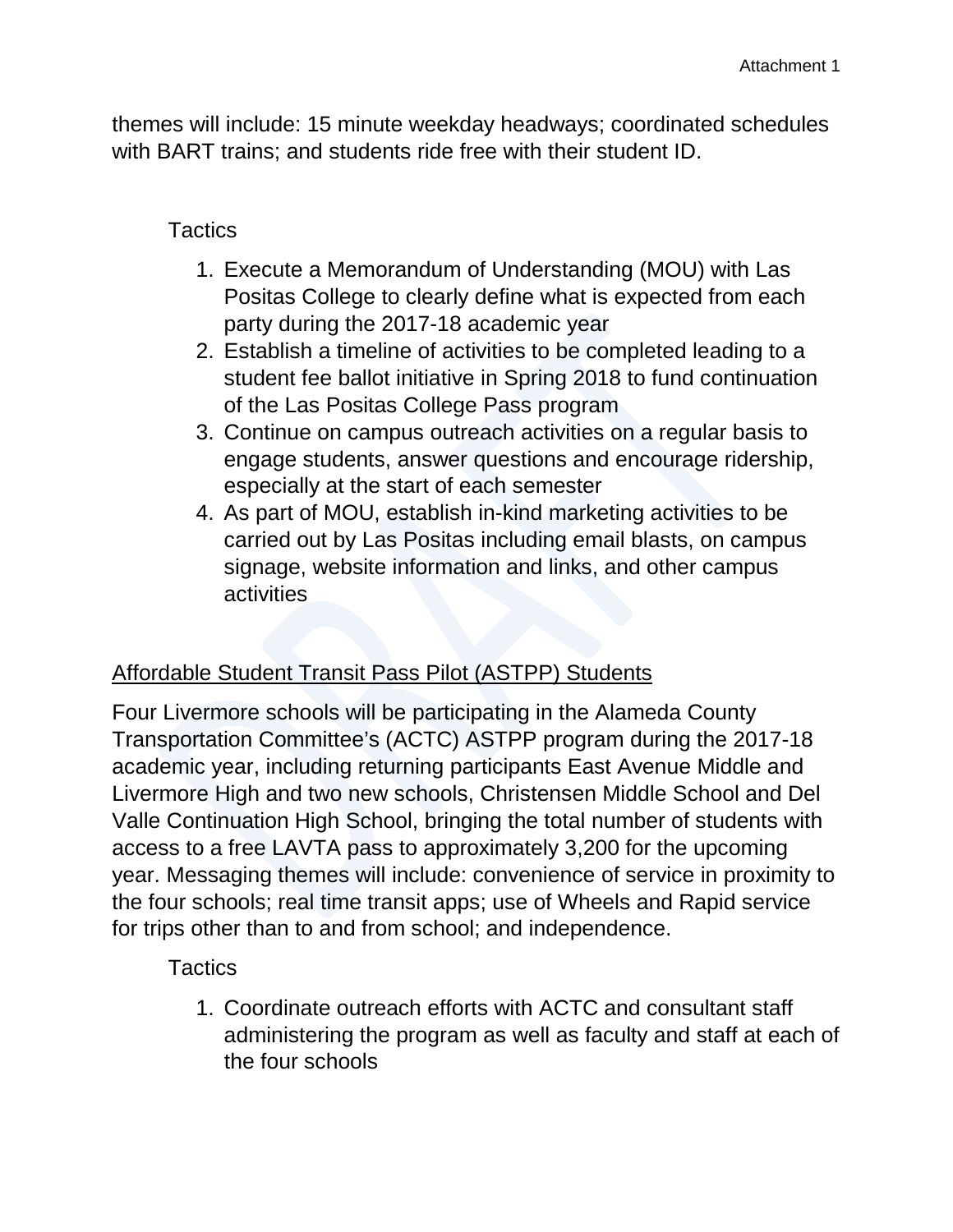- 2. Because Tri-Valley students participating in the ASTPP during the 2017-18 school year will be issued Clipper Cards for the first time, outreach efforts will include information on how to use the card on LAVTA services as well as on other Bay Area transit services
- 3. Encourage use of the student pass for non-school related trips, including after school sports and activities, recreational and shopping trips
- 4. Engage students through interactive social media activities

# Go Dublin

The Go Dublin program was implemented in early 2017. The demonstration project is intended to allow LAVTA to provide service into areas where traditional fixed route bus service does not make sense, and provide mobility to more people at a lower cost by providing a 50 percent discount on uberPOOL, Lyft Line or DeSoto Share trips. Messaging themes will include: difficulty in parking at BART stations; the availability of the 50 percent discount; and the convenience of using this service with existing rideshare apps by simply entering a coupon code.

#### **Tactics**

- 1. Direct mail to select residents not served by the Rapid Route 30R
- 2. Tabling at BART stations
- 3. Direct outreach by Uber, Lyft and DeSoto Cab to their customers
- 4. Targeted digital marketing

## Existing Riders

Current riders have already taken the steps necessary to learn how to use Wheels or Rapid services. Many of these riders fall into the category of transit dependent. The most recent LAVTA Passenger Survey asked how riders would have made a trip if not on Wheels. Over 80 percent said they would either walk, get a ride, use a bike or just not make the trip. The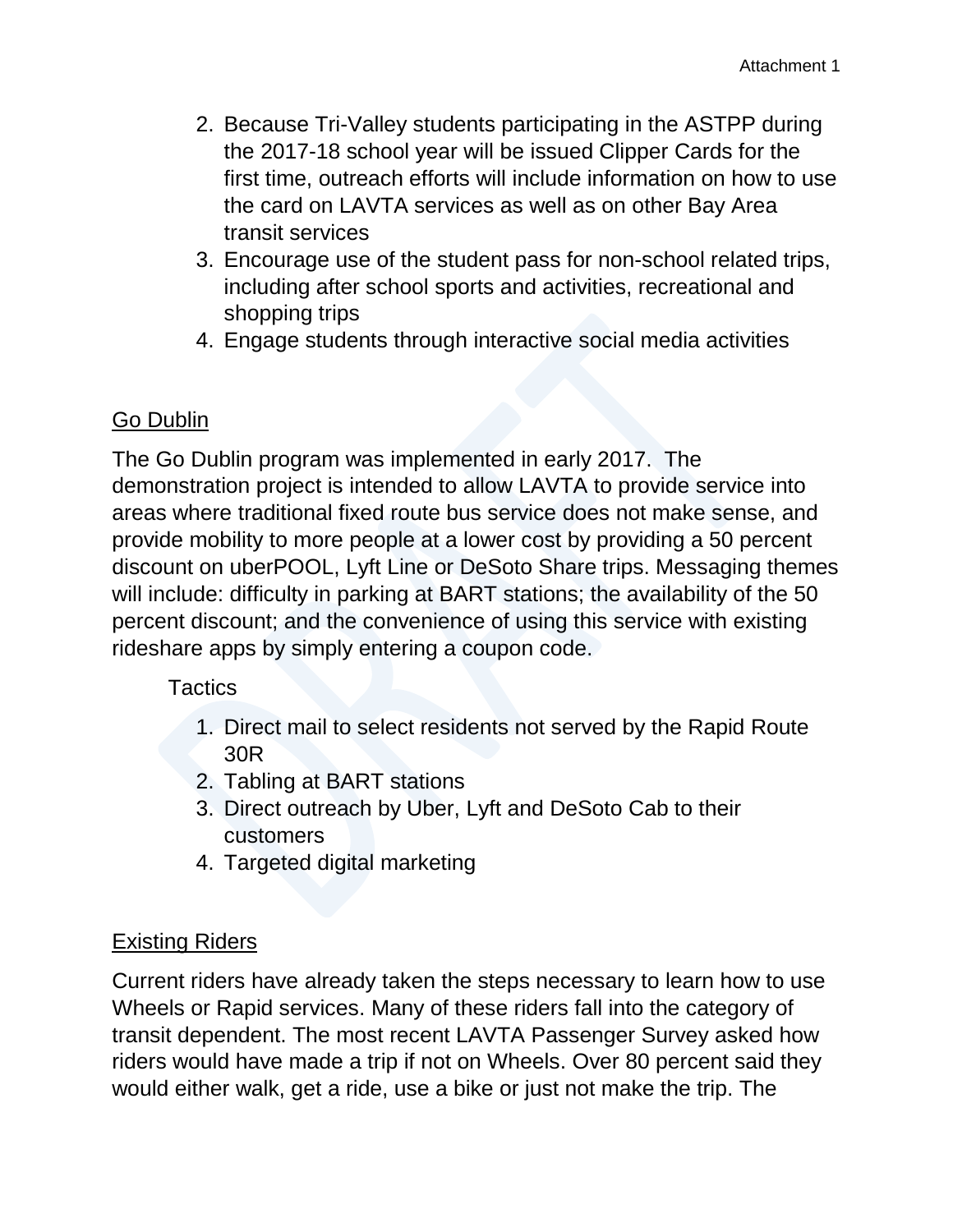opportunity exists to encourage additional ridership by these current passengers by encouraging the use of fare media they may not be aware of. Messaging themes will include; the benefits of using the Clipper Card to obtain unlimited access for a day for less than the cost of two cash fares.

**Tactics** 

- 1. Interior bus signs describing the unlimited access feature of the Day Pass available by using the Clipper card
- 2. Tabling at the downtown Transit Center to promote the Day Pass feature

## New Residents

Individuals who are new to or have relocated within the Tri-Valley region may not be aware of the convenient transit options available. Some who move may have been motivated to their new location by proximity to BART, but may have been unaware of parking availability issues. This particular marketing effort will target individuals who have moved to a new residence located within walk distance of a Rapid bus route with less than a 15 minute travel time to a BART Station. Messaging themes will include: 15 minute weekday headways on Rapid routes; coordinated schedules with BART trains; inconvenience of parking at BART stations; other key destinations besides BART; and other LAVTA services.

**Tactic** 

1. Test direct mail outreach targeting individuals who have moved to a new residence located in target area described above.

# New Wheels buses, fleet design and logo

After considerable deliberation, the LAVTA Board decided to maintain the Wheels name, but to introduce an updated vehicles design and logo. The new look of the Wheels fleet design, the introduction of 20 new buses and service delivery improvements provide a unique opportunity to retain existing riders and encourage non-riders to give the service a try. Messaging themes include: more direct service, improved on-time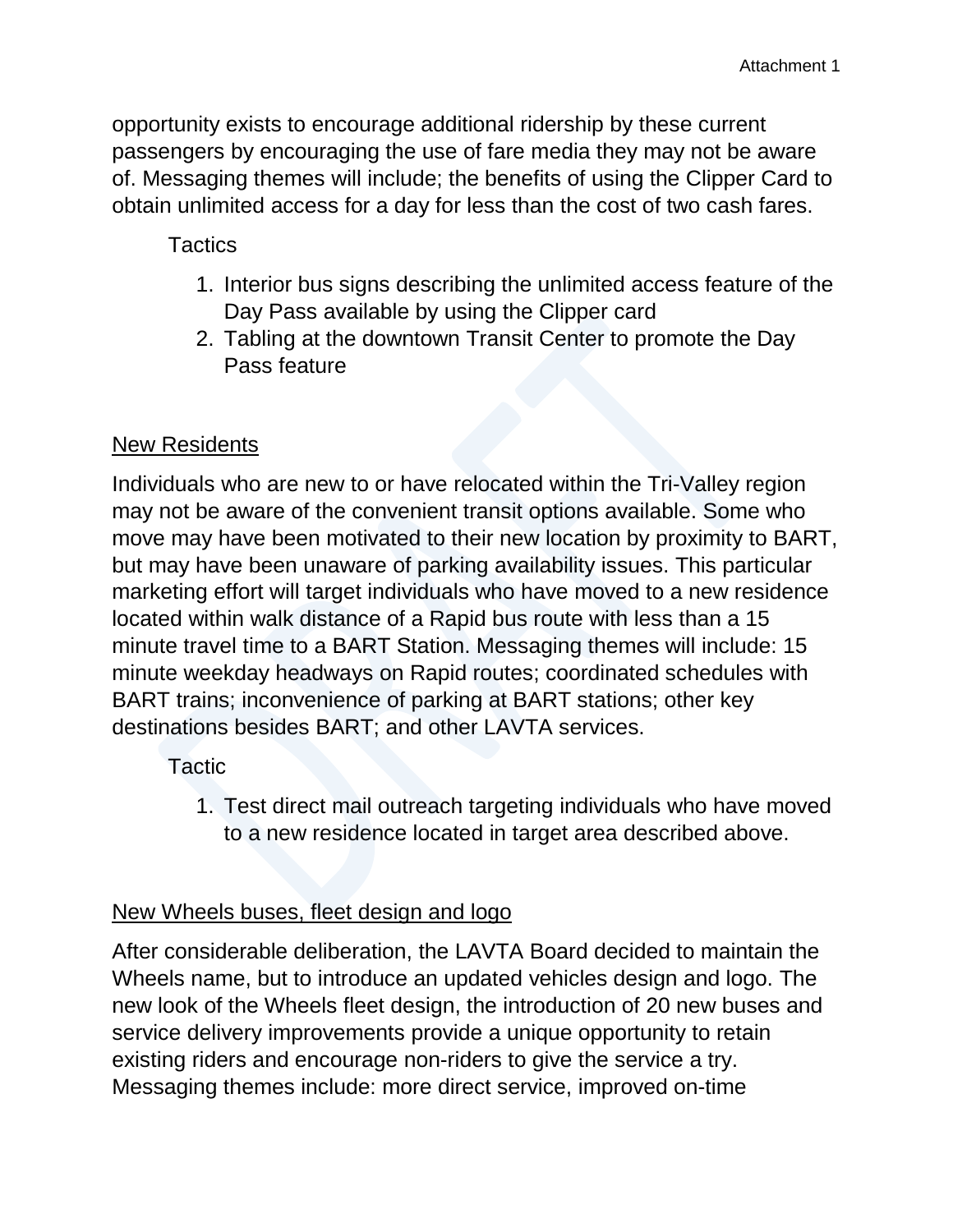performance, comfort and cleanliness of vehicles, and a freshening of the look of the vehicles.

#### **Tactics**

- 1. Introduce new vehicle design in a manner TBD as new buses being manufactured in Fall 2017 are placed into revenue service
- 2. Use opportunity of fresh look of vehicles to promote improvements in service delivery, including directness of service and on-time performance
- 3. For Wheels buses not being retired with the new vehicle order, begin process of wrapping with new vehicle design and logo
- 4. As timetables, brochures and on-street static inserts for bus stops are scheduled for replacement, introduce new logo to those marketing pieces
- 5. Design and begin installation of new Wheels bus stop signs
- 6. Change the Wheels logo on website, phone app, and social media tools

# **Community Outreach**

LAVTA will participate in selected public outreach events during FY18 to promote goodwill for the agency and to provide an opportunity to engage with the public in general about Wheels and Rapid bus services.

- Alameda County Fair Rideo bus display June/July 2016
- Stuff-a-bus solicit co-sponsor to reinstitute popular program November/December 2017
- Livermore and Pleasanton Holiday Parades vehicles entered in both parades – December 2017
- Dublin St Patrick's Day Parade & Festival enter vehicle in parade; staff a booth at festival – March 2018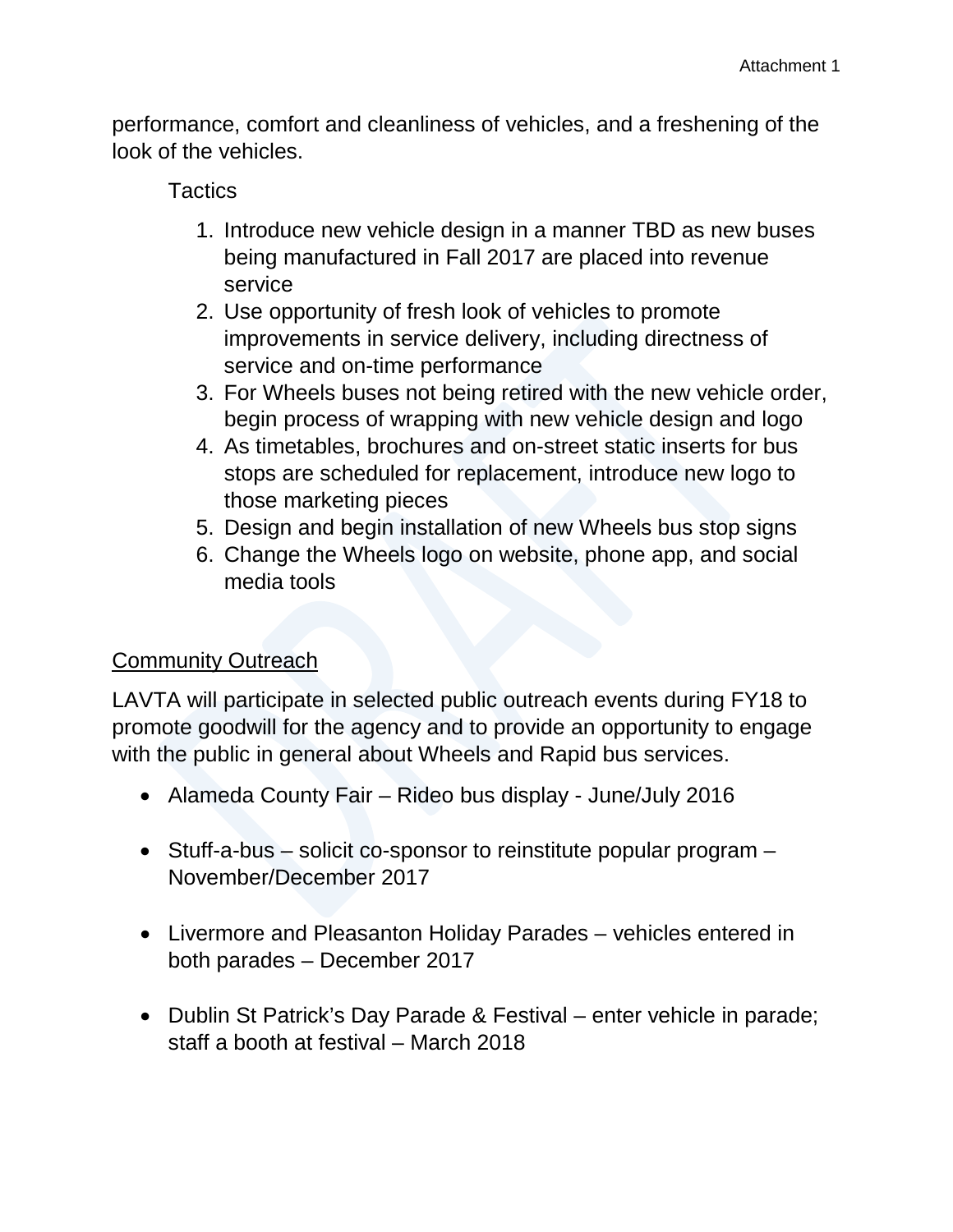- Bike to Work Day co-sponsor an energizer station with Lawrence Livermore Lab; provide promotional item for BTWD participants – May 2018
- Art Shelter Program continue successful program and introduce new art shelter at the end of the 2017-18 academic year – May/June 2018
- Livermore Rodeo Parade Rideo vehicle in parade June 2018